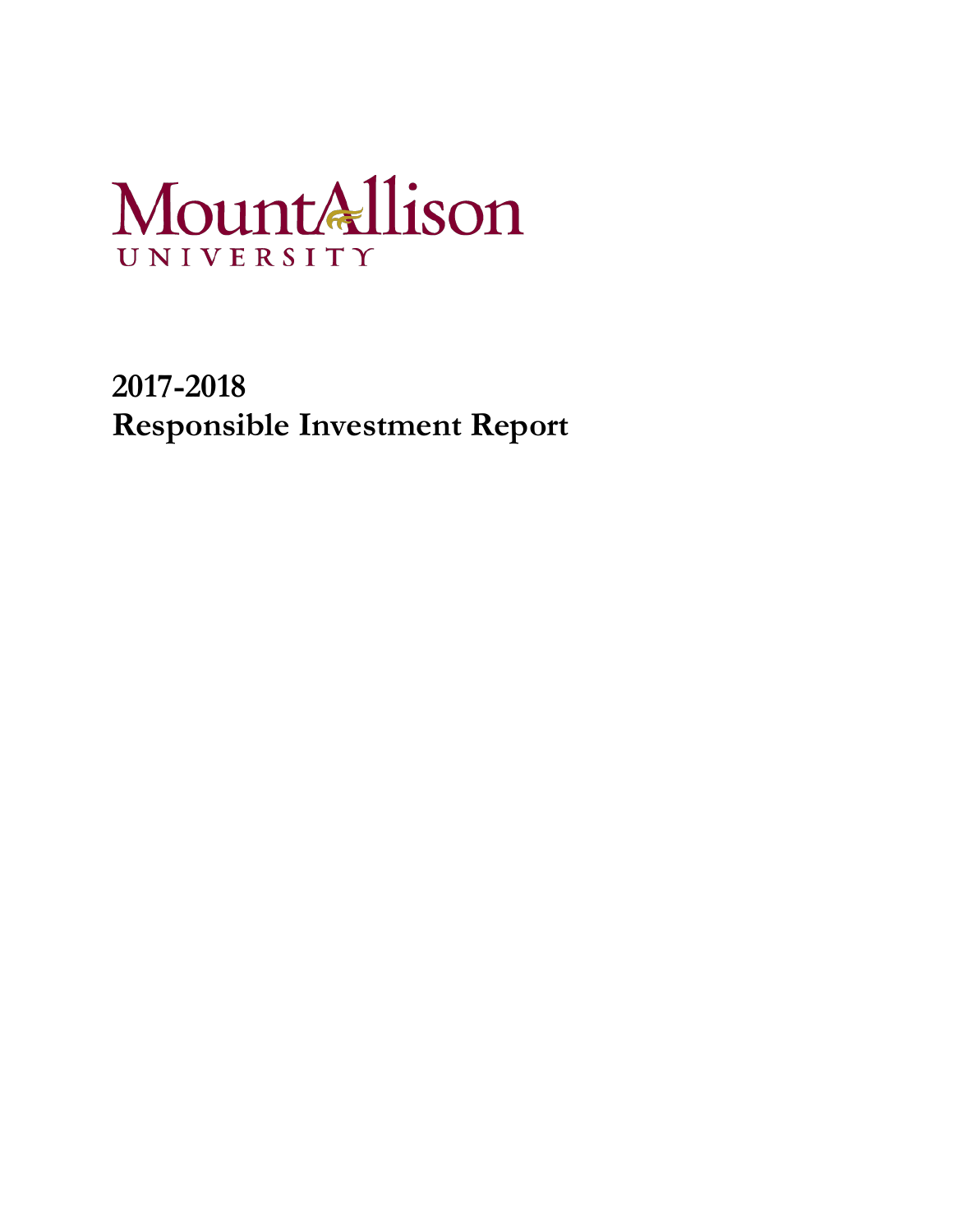## **Table of Contents**

| Background                                                                         | 3                         |  |  |
|------------------------------------------------------------------------------------|---------------------------|--|--|
| What is responsible investment?                                                    | $\overline{\mathfrak{z}}$ |  |  |
| What are environmental, social and governance (ESG) factors?                       | 3                         |  |  |
| United Nations supported Principles for Responsible Investment (PRI)               | $\overline{4}$            |  |  |
| <b>Mount Allison investment policies</b>                                           |                           |  |  |
| How do Mount Allison's investment managers incorporate ESG factors?                |                           |  |  |
| Spotlight on a sample of our investment managers' responsible investing activities | 6                         |  |  |
| Disclosure of annual holdings                                                      | 8                         |  |  |
| Options for new donations                                                          |                           |  |  |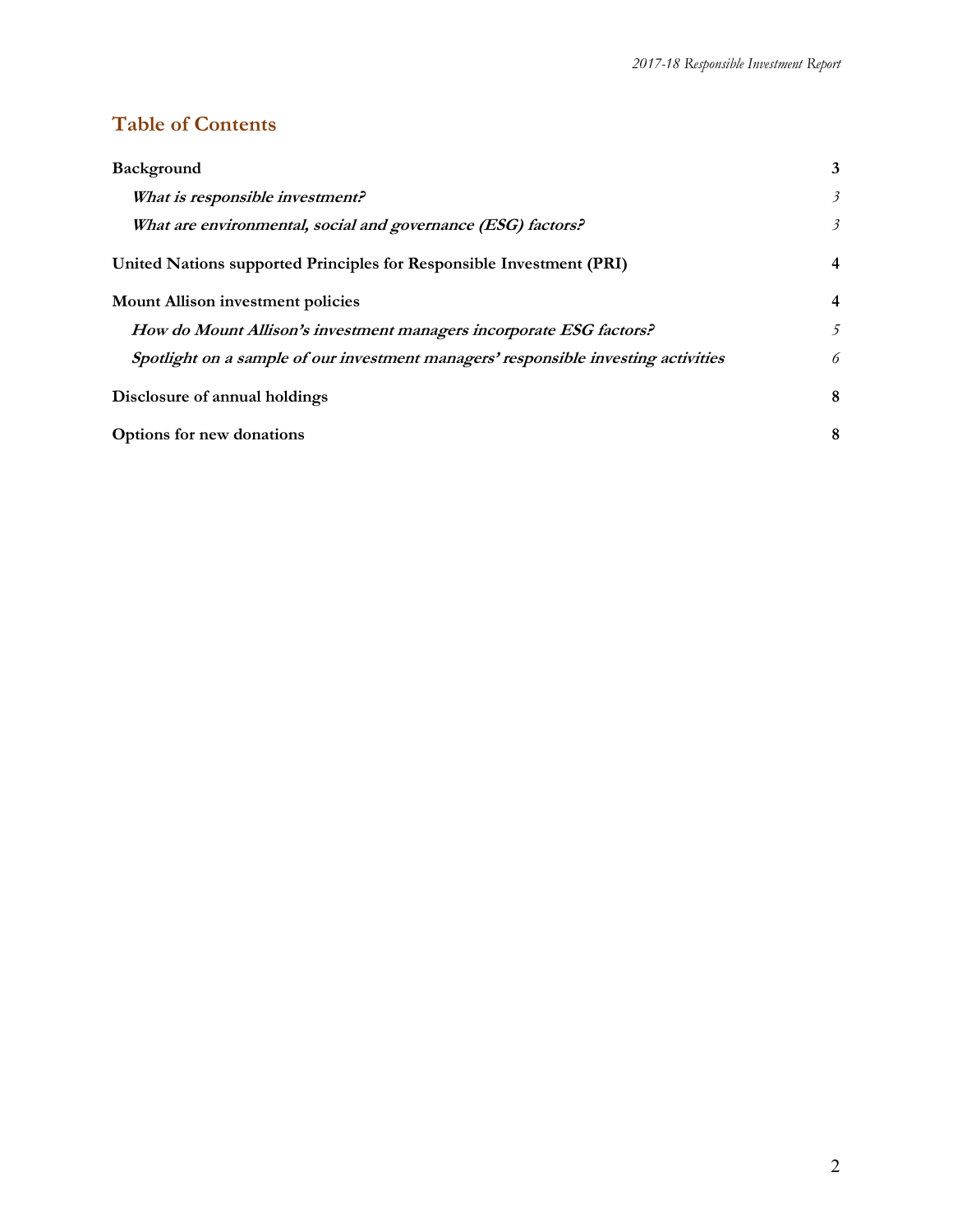# **Background**

In 2016, the Board of Regents created the Responsible Investment Sub-committee.

The Sub-committee brought forward a number of recommendations, which the Board approved in April 2017.

Those recommendations included:

- Updating applicable investment policies to consider environmental, social, and governance factors (ESG)
- Providing donors with the option to invest new donations in a fund that excludes or limits investment in certain sectors
- Becoming a signatory to the United Nations Principles of Responsible Investment (UNPRI)
- Making available a list of the underlying stock and bond holdings of the University's pooled funds
- Producing an annual report on the University's responsible investment activities

This is the first annual report detailing the progress made by Mount Allison to implement these recommendations.

### **What is responsible investment?**

Responsible investment is an approach to investing that aims to incorporate environmental, social and governance (ESG) factors into investment decisions, to ensure that all relevant factors are accounted for when assessing risk and return.

#### **What are environmental, social and governance (ESG) factors?**

Examples of environmental, social and governance (ESG) factors are numerous and ever-shifting. They include:

- **Environmental** climate change, greenhouse gas (GHG) emissions, resource depletion, waste and pollution, deforestation
- **Social** working conditions, including slavery and child labour; local communities, including Indigenous communities; conflict; health and safety; employee relations; diversity
- **Governance** executive pay, bribery and corruption, political lobbying and donations, board diversity and structure, tax strategy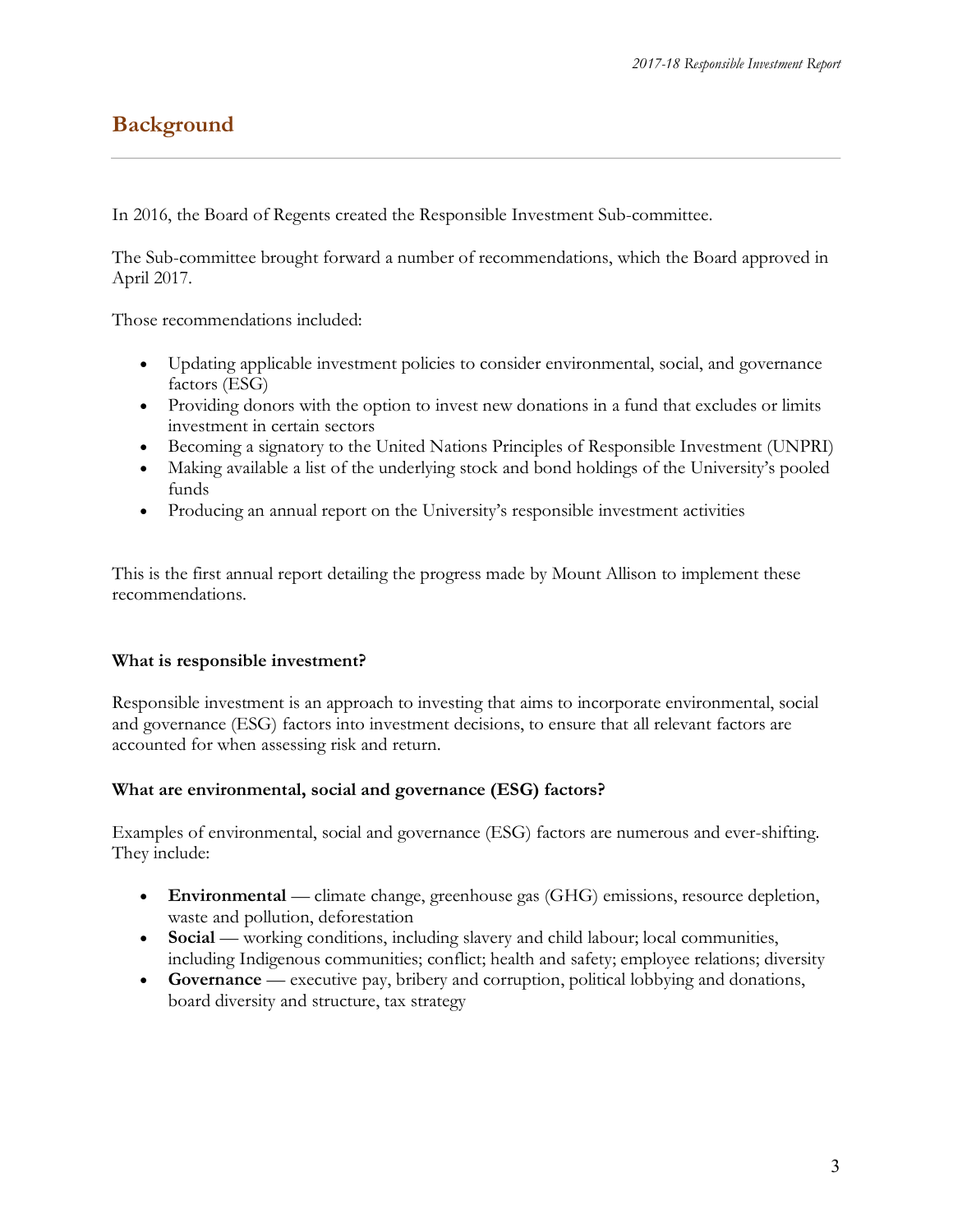# **United Nations supported Principles for Responsible Investment (PRI)**

Mount Allison is one of a few Canadian universities to become a signatory to the Principles for Responsible Investment (PRI). Mount Allison joined the PRI in May 2018.

The PRI (https://www.unpri.org/) is an international proponent of responsible investment with signatories from around the globe. It supports signatories in incorporating environment, social, and governance (ESG) factors into their investment decisions and encourages investors to use responsible investment to enhance returns and better manage risks. The PRI is supported by the United Nations.

The PRI outlines the following six principles for responsible investment:

- Principle 1: We will incorporate ESG issues into investment analysis and decision-making processes.
- Principle 2: We will be active owners and incorporate ESG issues into our ownership policies and practices.
- Principle 3: We will seek appropriate disclosure on ESG issues by the entities in which we invest.
- Principle 4: We will promote acceptance and implementation of the Principles within the investment industry.
- Principle 5: We will work together to enhance our effectiveness in implementing the Principles.
- Principle 6: We will each report on our activities and progress towards implementing the Principles.

In the future, Mount Allison will publicly report annually on its progress in meeting the six principles.

## **Mount Allison investment policies**

Mount Allison has a number of policies that govern its investments, including policies that outline how short-term cash balances will be managed and invested, how the endowment fund will be managed and invested, and how much of the endowment fund can be spent each year.

In 2017, Mount Allison's Board of Regents approved an update to the Endowment Management Policy (Policy 7205) to include ESG factors as one of the beliefs which guide decision-making on investments.

The University does not directly invest in shares or bonds of companies. Instead, like other university endowments and pension funds, pooled investment vehicles are used, which provide Mount Allison with a more cost-effective way to achieve diversification. This means that Mount Allison does not have direct control over the individual securities held in those pooled funds.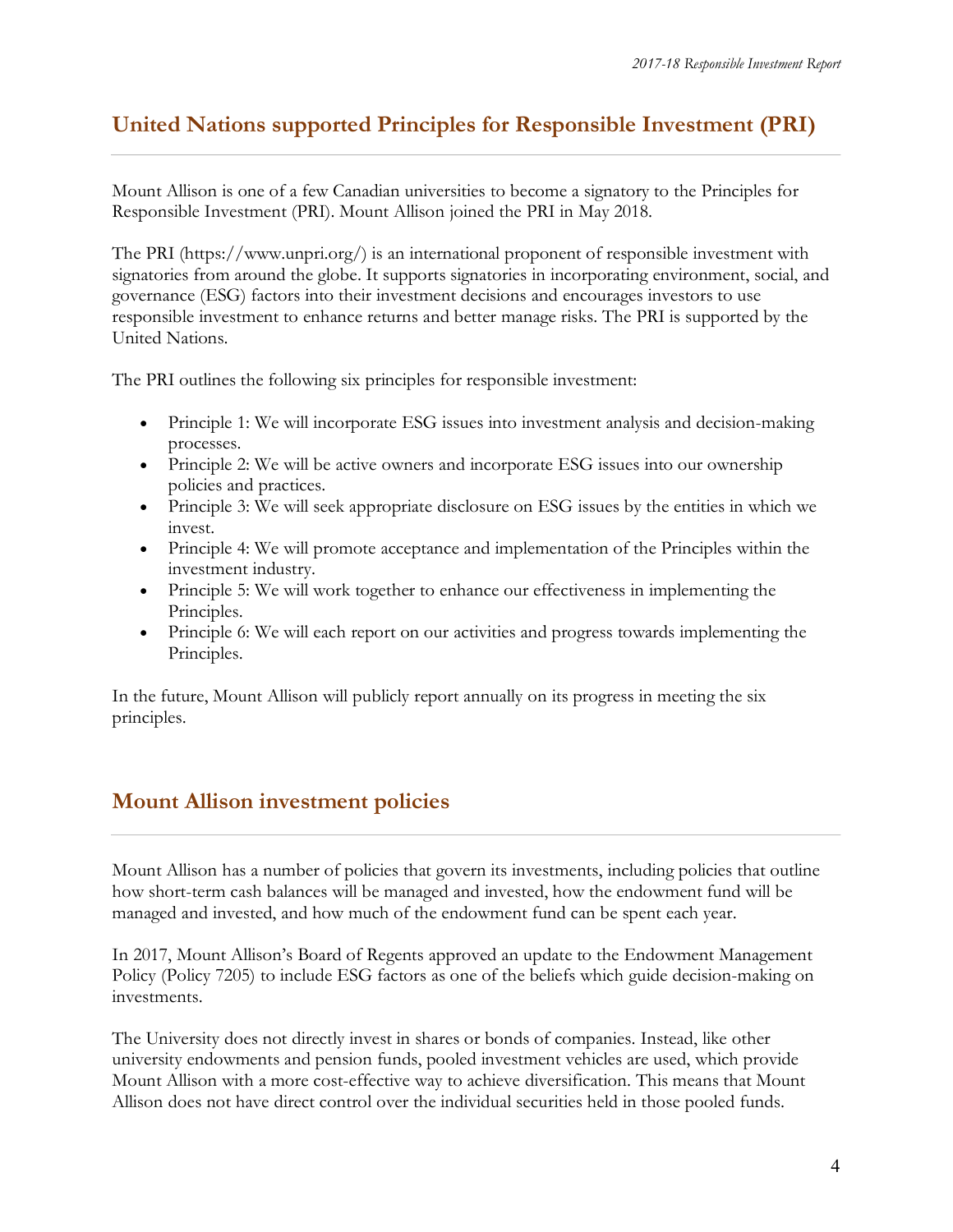Instead, Mount Allison selects and continuously monitors third-party investment managers and uses an investment consultant to assist with this process.

ESG issues are also now a formal consideration in the selection of investment managers and other service providers. In addition, Mount Allison will engage with its investment managers and encourage them to engage with investee companies to improve corporate ESG performance.

### **How do Mount Allison's investment managers incorporate ESG factors?**

With the support of an investment consultant, investment managers are regularly monitored. The following table provides a list of our investment managers as of Sept. 30, 2018 along with their status as UNPRI signatory and details on their approach to responsible investing.

| Asset Class /          |                  | <b>UNPRI</b> | Further details on the firm's approach to    |
|------------------------|------------------|--------------|----------------------------------------------|
| Strategy               | Firm             | Signatory    | responsible investment                       |
| <b>Fixed Income</b>    | <b>BlackRock</b> | Yes          | https://www.blackrock.com/corporate/about-   |
|                        |                  |              | us/investment-stewardship                    |
| <b>Canadian Equity</b> | Connor, Clark    | Yes          | https://www.cclgroup.com/cclim/en/home/w     |
|                        | & Lunn           |              | hat-we-do/responsible-investing              |
| <b>Canadian Equity</b> | Phillips,        | Yes          | https://institutional.phn.com/our-           |
|                        | Hager &          |              | solutions/esg/content/default.fs             |
|                        | North            |              |                                              |
| <b>US Equity</b>       | Commonfund       | Yes          | https://www.commonfund.org/investments/ca    |
|                        |                  |              | pabilities/responsible-investing/            |
| International          | Fidelity         | Yes          | https://www.fidelity.com/bin-                |
| Equity                 | Investments      |              | public/060 www fidelity com/documents/abo    |
|                        |                  |              | ut-fidelity/ESG-StatementofPolicy.pdf        |
| <b>Global Equity</b>   | Dimensional      | Yes          | https://us.dimensional.com/about-            |
| <b>Small Cap</b>       | Fund             |              | <u>us/corporate-governance</u>               |
|                        | Advisors         |              |                                              |
| Emerging               | Schroders        | Yes          | https://www.schroders.com/en/insights/topic- |
| <b>Markets Equity</b>  |                  |              | landing-page/?categoryId=239                 |
| Infrastructure         | Grosvenor        | Yes          | https://www.gcmgrosvenor.com/responsible-    |
|                        | Capital          |              | investing/                                   |
|                        | Management       |              |                                              |
| <b>Global Equity</b>   | <b>TD</b> Asset  | Yes          | https://www.tdaminstitutional.com/tmi/conten |
| (Low-volatility)       | Management       |              | t/AU CorpVision?language=en CA               |
| <b>Hedge Fund</b>      | Abbey Capital    | No           |                                              |
| <b>Targeted Return</b> | Aviva            | Yes          | https://www.avivainvestors.com/en-           |
| <b>Strategy</b>        |                  |              | gb/institutional/about-us/responsible-       |
|                        |                  |              | investment.html                              |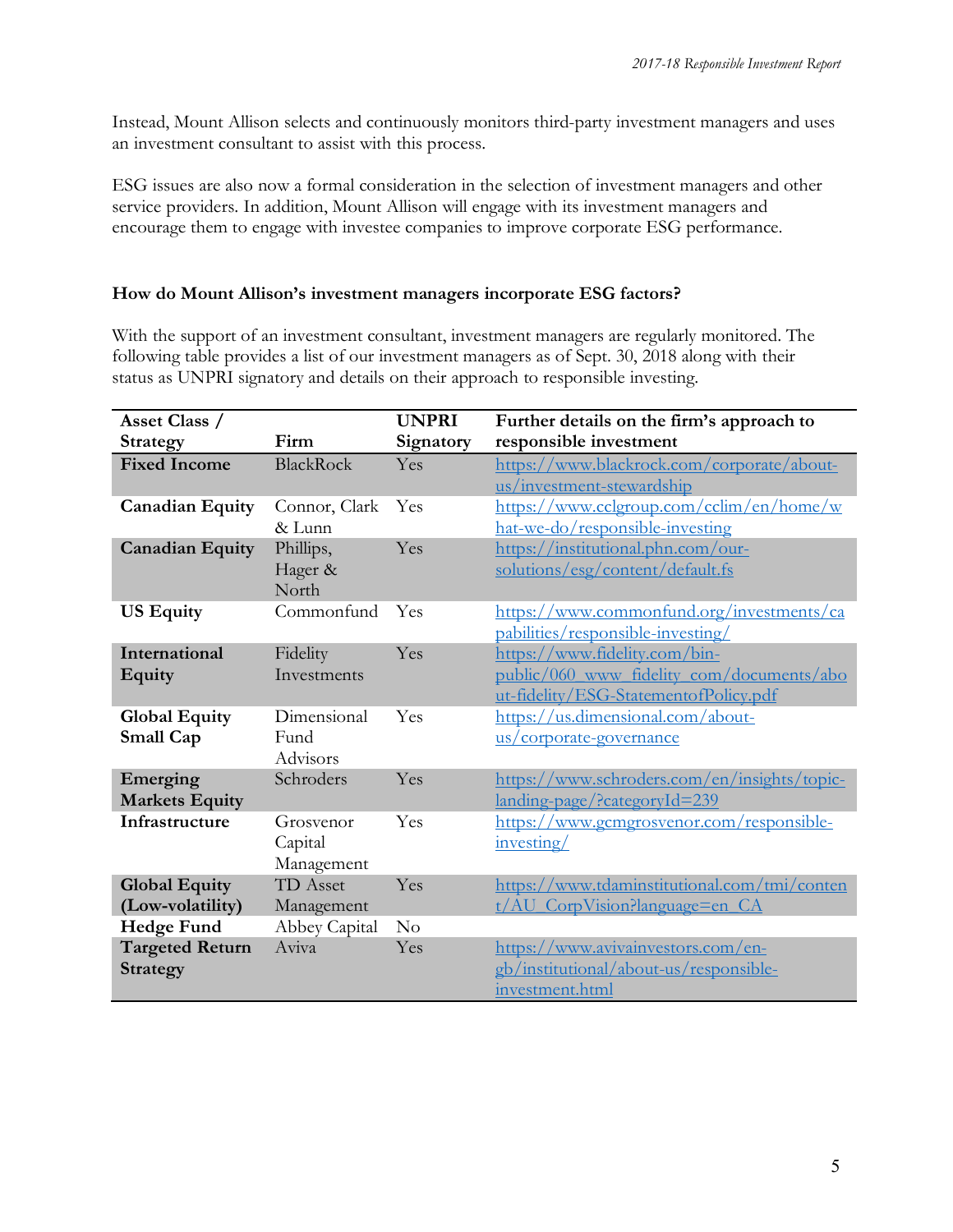#### **Spotlight on a sample of our investment managers' responsible investing activities**

**Phillips, Hager & North Investment Management (PH&N),** *a division of RBC Global Asset Management Inc.*

We aim to add value while controlling risk. At PH&N and across RBC Global Asset Management (RBC GAM) teams globally, our approach to responsible investment contributes enormously to this effort.

**RBC GAM's Approach to Responsible Investment:** We believe that by acting as an active, engaged and responsible owner we are better able to enhance the long-term, sustainable performance of our portfolios. Accordingly, we integrate material environmental, social, and governance (ESG) factors into our investment process across all asset classes.

The **RBC GAM Corporate Governance & Responsible Investment** (CGRI) group leads the organization's efforts in corporate governance and responsible investment, and assists all investment teams in integrating ESG into their respective investment processes. The CGRI group also oversees RBC GAM's global efforts to promote responsible investing: RBC GAM is a founding member of the Canadian Coalition for Good Governance and Investor Stewardship Group; is sustaining member of the Responsible Investment Association; is a signatory to the UK Stewardship Code, the Carbon Disclosure Project, and the Principles for Responsible Investment (PRI); and has most recently committed to the Japan Stewardship Code.

Proxy voting and engagement are core components of our approach to ESG integration. The CGRI group ensures that our votes are aligned with our annually-updated RBC GAM Proxy Voting Guidelines, which communicate how we will vote on material corporate governance and ESG issues. In collaboration with the portfolio managers and analysts who make the investment decisions, the CGRI group also manages and executes direct ESG engagement with the companies in which PH&N- and RBC GAM-managed portfolios invest.

The CGRI group has been developing a more proactive engagement program to target specific companies for ESG engagements on issues deemed material to our investments and will likely include a focus on thematic issues, including climate-change related issues. We are committed to further enriching our understanding of climate-related risks and opportunities, and to developing more products that reflect our clients' values and environmental priorities. Beyond direct engagement with investee companies, our efforts will also continue to include collaboration with like-minded investors and organizations, such as the PRI, and we will continue to encourage companies to provide enhanced, standardized climate-related disclosure.

For more information on RBC GAM's corporate governance and responsible investment activities and publications, please visit rbcgam.com/cgri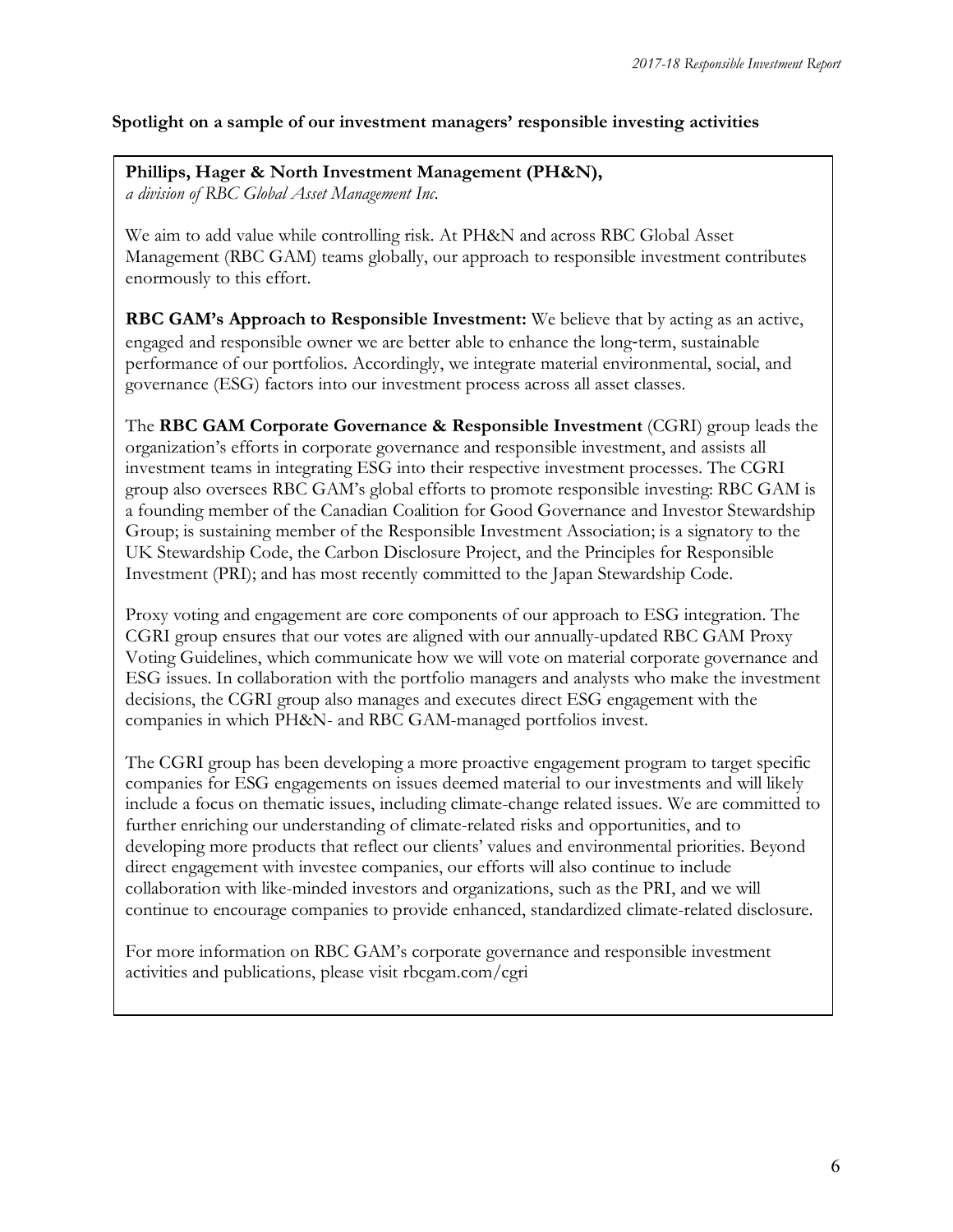#### **Grosvenor Capital Management**

We view environmental, social and governance issues as key elements of investment return, volatility and risk mitigation. We believe the consideration of such issues is an important aspect of our fiduciary responsibility to clients.

As we identify, evaluate and approve investments across our broad alternatives platform, we consider ESG issues throughout the due diligence process. This promotes upfront awareness of, and internal discussions on, potential issues from the initial screening stage. We request that investment managers and management teams provide updated responsible investing-related information in our year-end questionnaire, and we monitor ESG compliance regularly.

For more information on Grosvenor's responsible investment activities and publications, please visit https://www.gcmgrosvenor.com/impact-report/